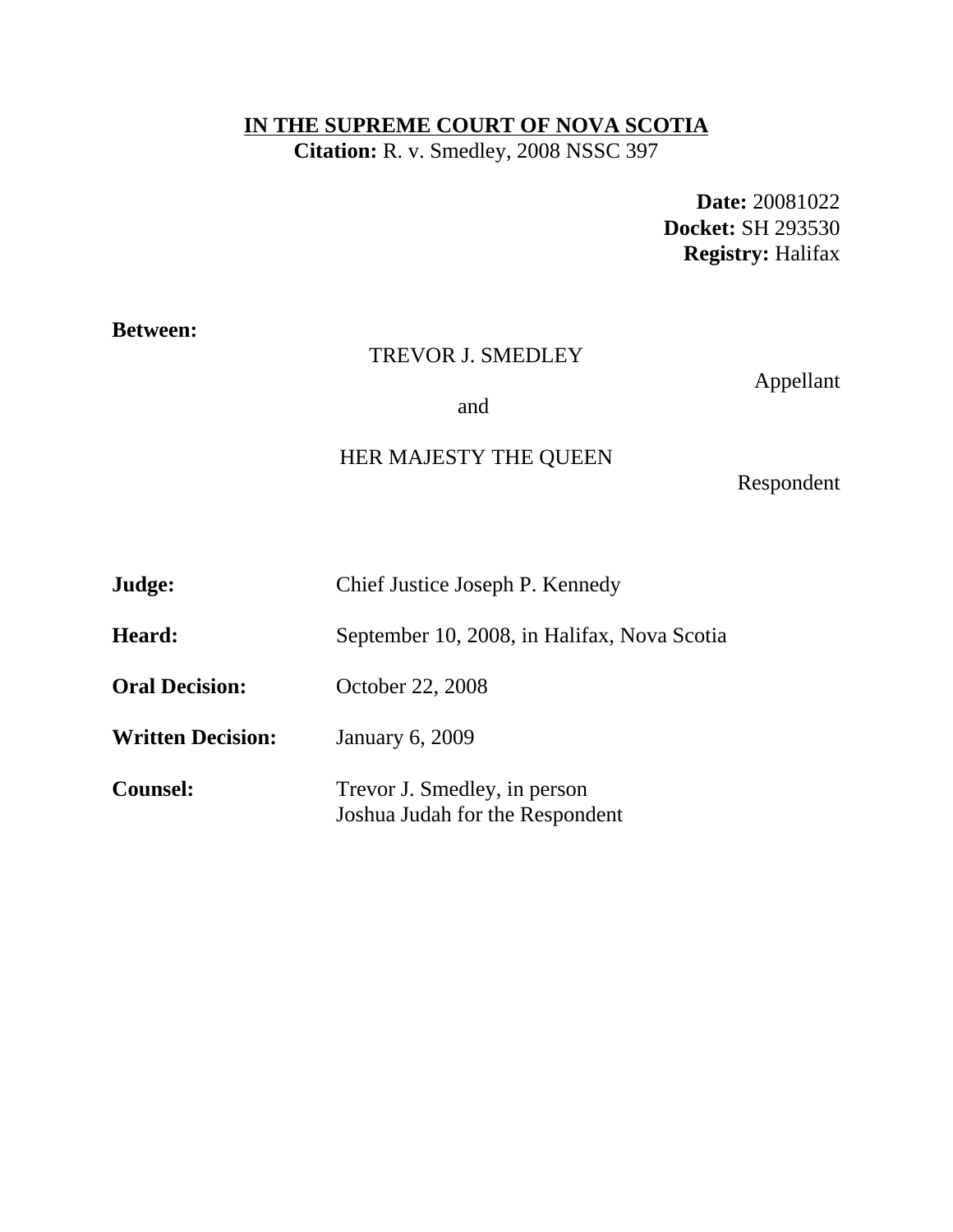### **By the Court**:

[1] This is an appeal by the defendant/appellant from an oral decision given by Judge Jamie S. Campbell of the Provincial Court on February 20, 2008.

[2] The matter involves a charge under a section of the *Land Use By-Law* that applies to Beaver Bank, Hammonds Plains and Upper Stewiacke - all of those communities being within the Halifax Regional Municipality.

[3] Specifically, Mr. Smedley was charged that he did:

... allow the use of an accessory building for the keeping of livestock, contrary to s. 4.12(a)(ii) of the *Land Use By-Law*.

[4] The defendant/appellant was also charged on a second count under that *By-Law*, however, that count was stayed by the trial judge upon conviction on the first count. There is more to be said about that second count later on.

[5] The defendent/appellant, Mr. Smedley, his spouse and children keep 13 chickens in a residential area - Stillwater Lake, which apparently is within those communities named in the *By-Law*.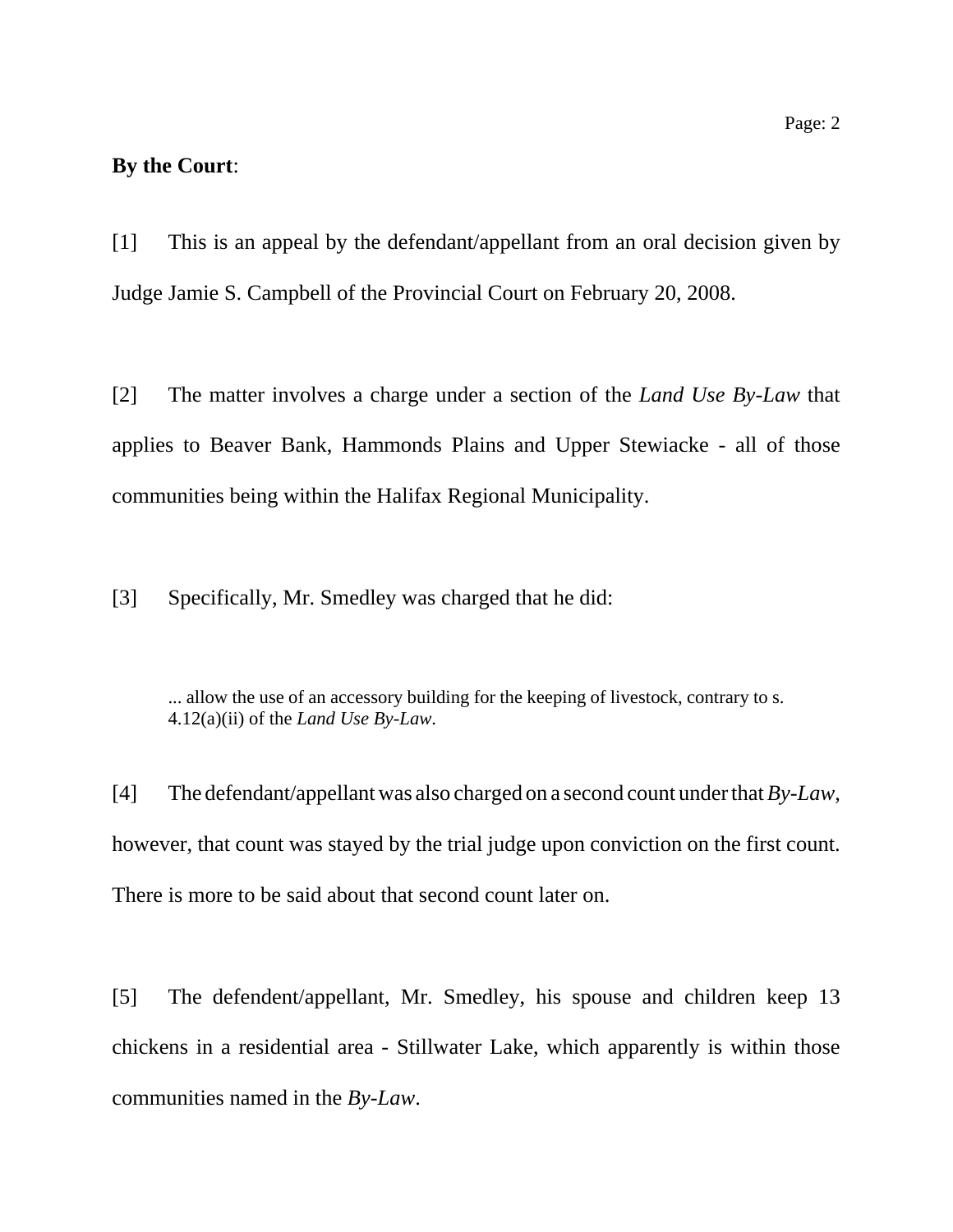[6] The trial judge found as fact that these chickens are pets of that family - they're pets - that's what the trial judge found. The property in question was found by the trial judge to be a well-maintained family home with a large lot - a 2.6 acre lot.

[7] On that property is a chicken coop - a luxury chicken coop - described as aesthetically pleasing and immaculately clean by the trial judge. It is 100 feet from the nearest property line.

[8] These chickens are not kept for commercial purposes. The trial judge found that they are not kept for meat and the eggs that they lay are not sold - those eggs are an incidental benefit of keeping these pet chickens.

[9] They are not just any chickens - they are special chickens. They are heritage chickens that are brought to this province from Quebec. The trial judge found that they are in every way inoffensive. There is no excessive or even noticeable noise, no odour. The way in which they are kept is not unsightly. The chickens remain on their property seemingly doing no harm to either the aesthetic qualities or the quiet enjoyment of the property of the immediate neighbours. So finds the trial judge.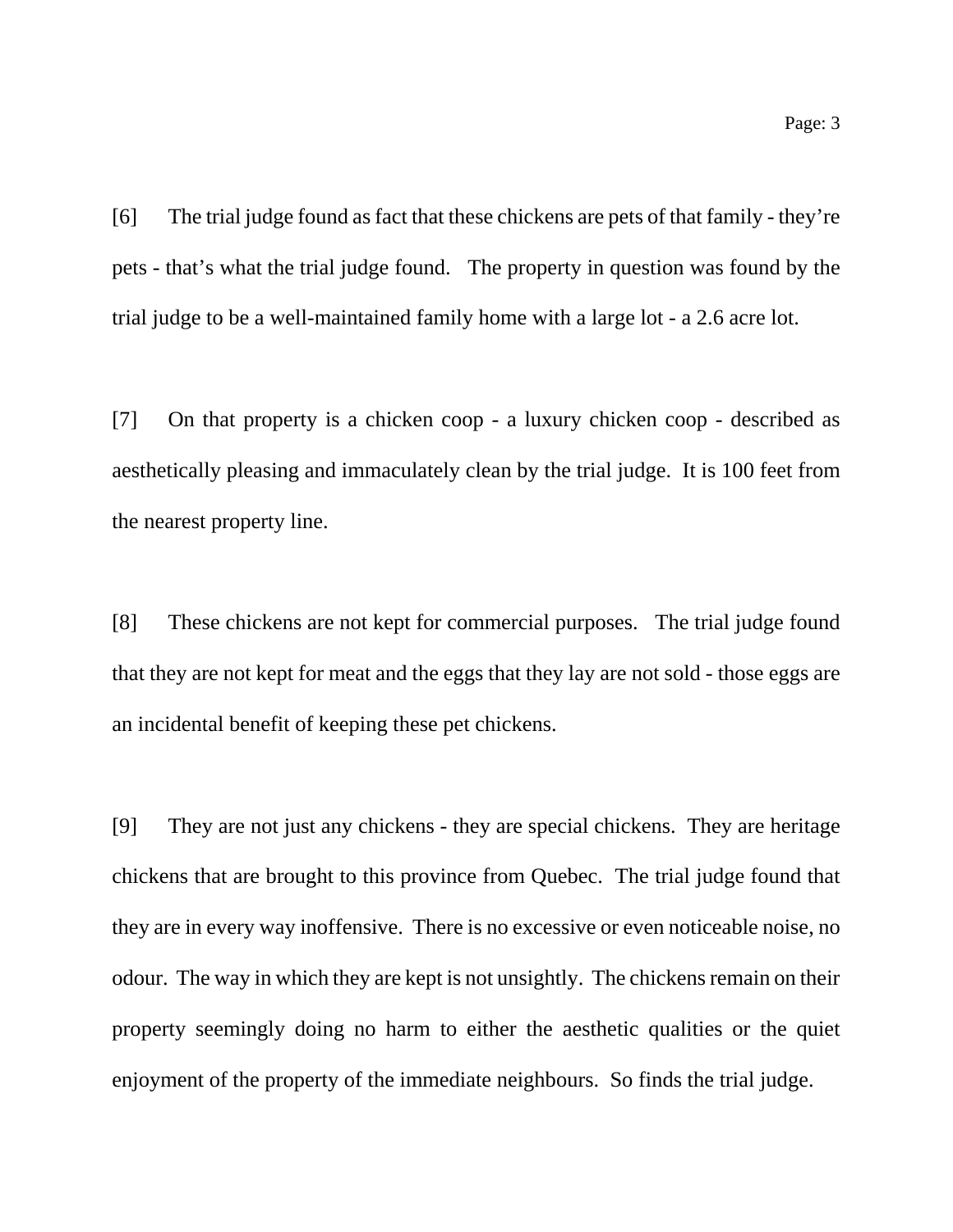[10] However, the property on which those chickens are located is in an R-1 residential zone and in May of 2007, the Halifax Regional Municipality received an anonymous complaint from some busybody - my word - about those chickens being kept in that residential zone. As it was required to do, it investigated and the result was this charge.

[11] The *By-law* provides at Section 4.12 that accessory uses, buildings and structures shall be permitted in any zone but not to be used for the keeping of livestock except where agriculture is permitted.

[12] The trial judge states correctly that agriculture is not a permitted use within the R-1 residential zone so accessory buildings may not then be used in that zone to keep livestock. As the trial judge put it, "if these chickens are livestock, they may not be kept in an accessory building in that zone".

[13] Livestock is defined by Section 2.35 of the *By-Law* as meaning:

<sup>...</sup> horses, cows, pigs, sheep, goats and fowl, whether or not they are kept for commercial purposes.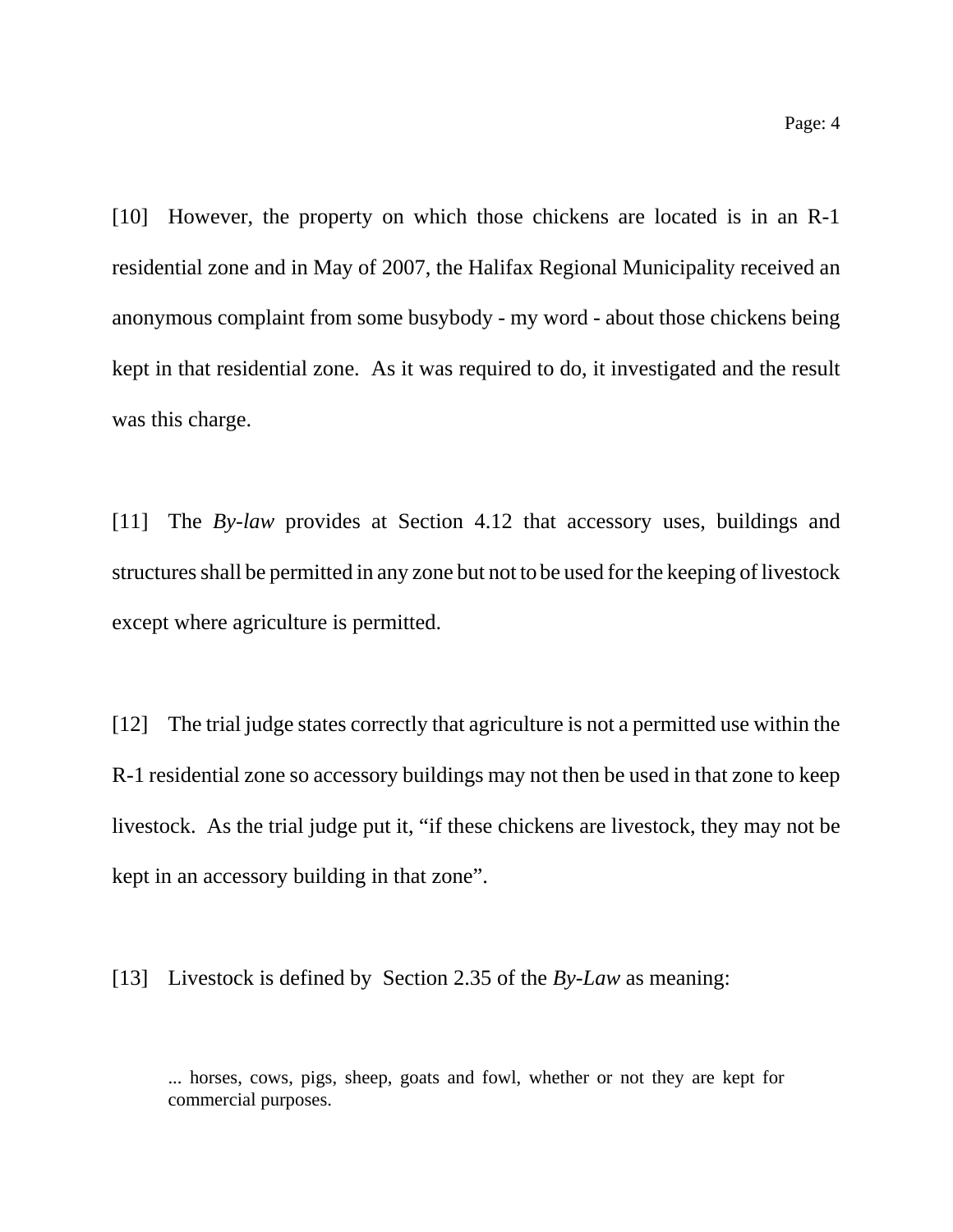[14] So, the question for the trial judge was, are these pet chickens fowl? The defendant/appellant urged upon the trial judge the purposive approach to the interpretation of that legislation - the interpretation of that word "fowl". The appellants maintain that the keeping of these chickens as pets is not an agricultural use. I'm quoting the trial judge - "keeping pets, such as dogs, cats or parrots is certainly not an agricultural use, despite the fact that it involves the handling of animals". The appellants argued before the trial judge that keeping pet chickens should be no different from keeping a pet dog or cat.

[15] The trial judge states at paragraph 23 of his decision:

If that position were accepted, and the keeping of pet chickens were not agricultural, then the family would be permitted to keep their pets. They would not be able to keep them in an accessory building however. The result would be that one could keep chickens in one's house, but not in another building.

The trial judge points out that that would be a strange result.

[16] Judge Campbell admitted, at paragraph 24, a compelling logic to the line of argument put forward by the appellant.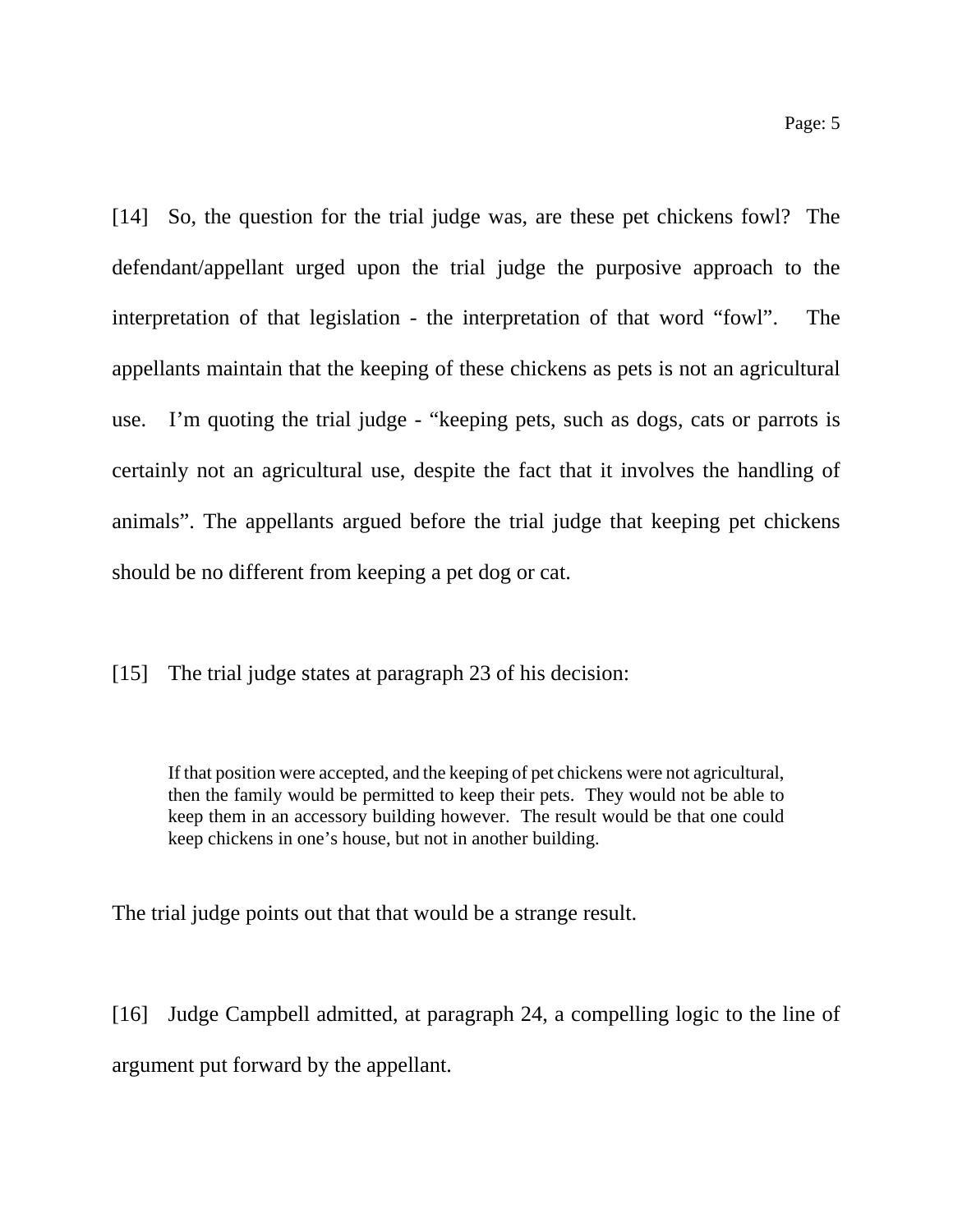... Keeping a pet is not an agricultural use. If keeping pet chickens is not an agricultural use, why would keeping them in an accessory building only be permitted in a zone where agricultural uses is permitted?

[17] On the basis of this logic, the trial judge continues, "chickens must not be livestock and in order to not be livestock, they must then not be fowl". It is a logic of moving backwards from the definition of livestock.

[18] Although the trial judge referred to that logic as compelling, he goes on to say, however, making a finding that for purposes of this *By-Law* certain chickens are not fowl would be "a brazen affront to whatever semantic certainty and consistency the language can claim. The purposive approach to interpretation does not allow for interpretations that set dictionary definitions and common usage both on their heads".

[19] The trial judge says at paragraph 27 - "where one interpretation brings about a workable and practical result that interpretation should be preferred over one that does not. The meaning adopted must however be one that the wording will reasonably bear."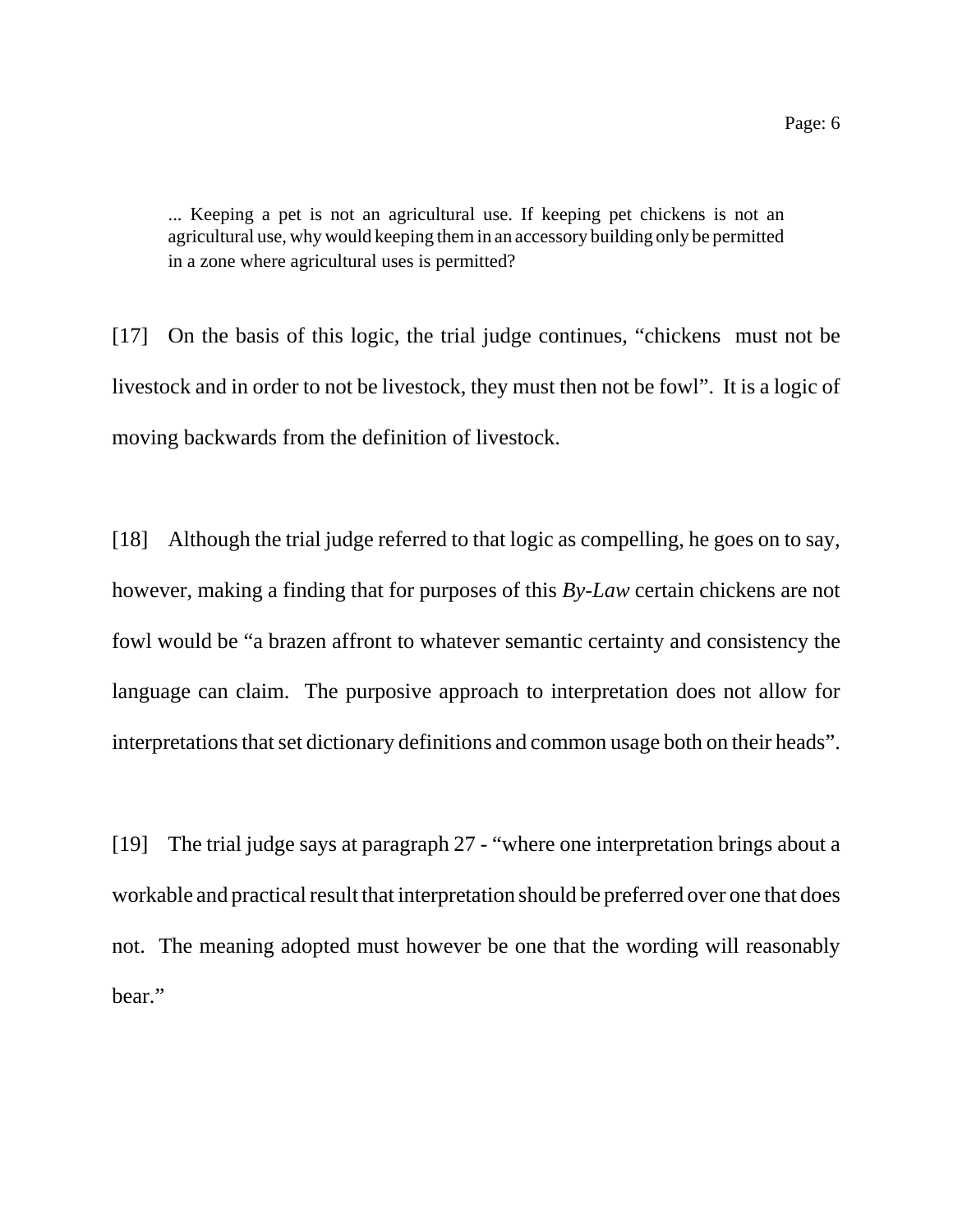Clearly the drafters of the legislation sought to maintain the residential character of the neighbourhood by prohibiting commercial poultry operations. Equally clearly, they sought to prohibit the keeping of fowl on a noncommercial basis. The defendants argue that the line should be drawn there. It would be unfair if the bylaw prevented the keeping of pet chickens who do no harm to anyone. Because of that, these chickens should not be included in the definition of fowl.

[21] The trial judge, at paragraph 30:

The bylaw uses the word 'fowl'. Can fowl be interpreted, using a purposive approach, as including commercial and noncommercial chickens but not pet chickens? The word fowl is variously defined as including all birds, or domestic chickens, or domesticated and wild gallinaceous birds. Gallinaceous birds are heavy bodied largely ground feeding wild or domestic birds.

[22] I continue with the trial judge at paragraph 31:

Nothing in the definition of fowl makes a distinction among the uses to which the birds are put. The domestic chicken and the wild turkey, as well as many other birds, are included in the classification. They are fowl whether they are kept for commercial production, for home consumption, for show, for pleasure or are in fact wild birds. Whether a bird is or is not a fowl does not depend on the use to which it may be put or the manner in which it is kept.

So says the trial judge.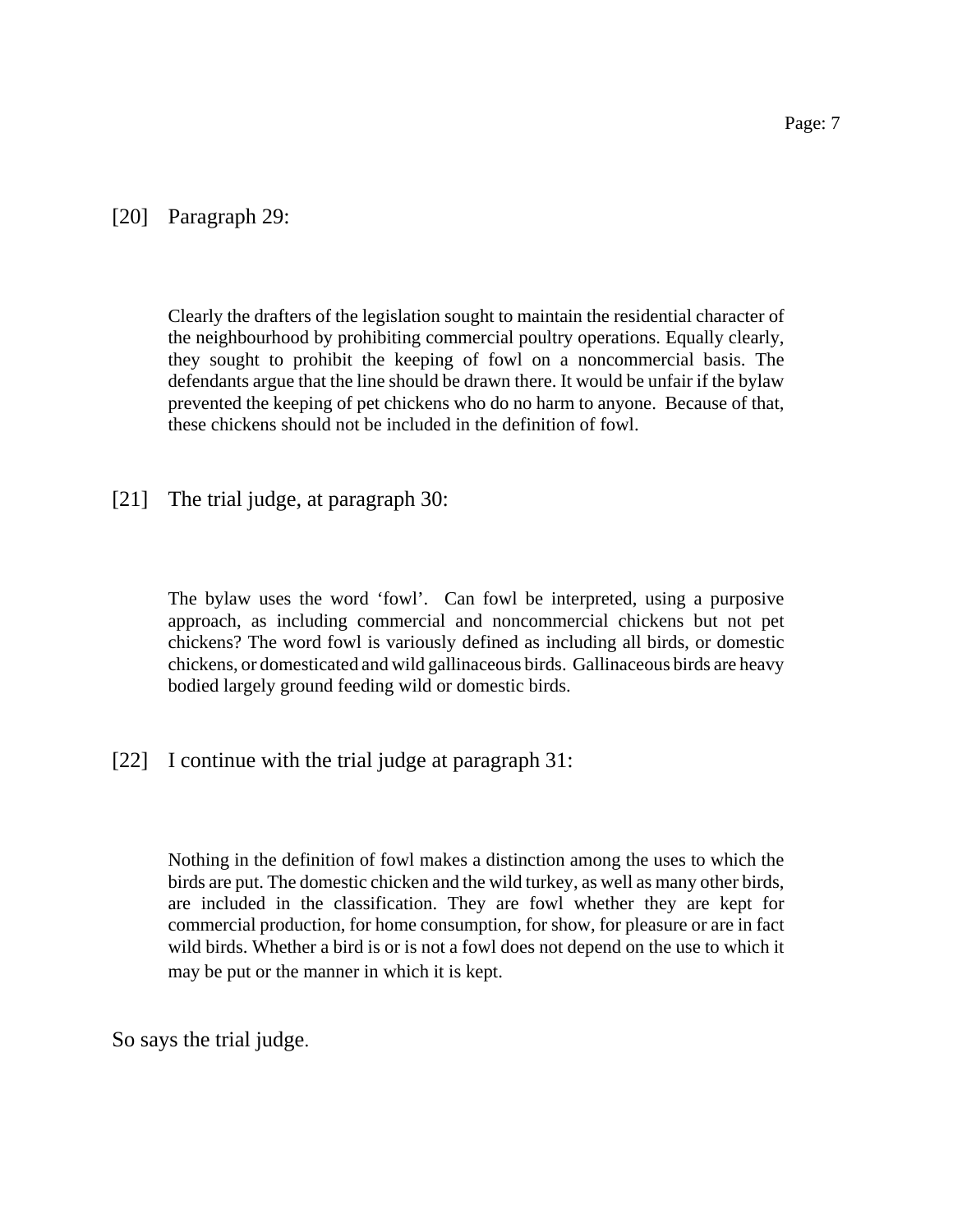### [23] He continues:

[32] To exclude pet chickens from the word fowl would not only disregard the common meaning of the word but would create a distinction that the word simply would not reasonably bear. ...

...

[35] The bylaw prohibits the keeping of livestock in accessory buildings in an area unless an agricultural use is permitted in that area. Livestock includes fowl. Chickens, regardless of their use or status, are by every definition fowl.

[24] He continues, paragraph 36:

Chickens, whether they be commercial chickens, noncommercial chickens, or clean and inoffensive pet chickens can be kept in accessory buildings only where agricultural uses are permitted.

...

[40] Exception activities from those prohibitions is a task for the legislators and is the role of the court only when the rules of legislative interpretation reasonably provide for it. Here, a liberal and purposive approach to interpretation of the bylaw would not allow the court to stand the definition of a common word on its head and cause it to mean something that it clearly does not.

[25] Paragraph 43: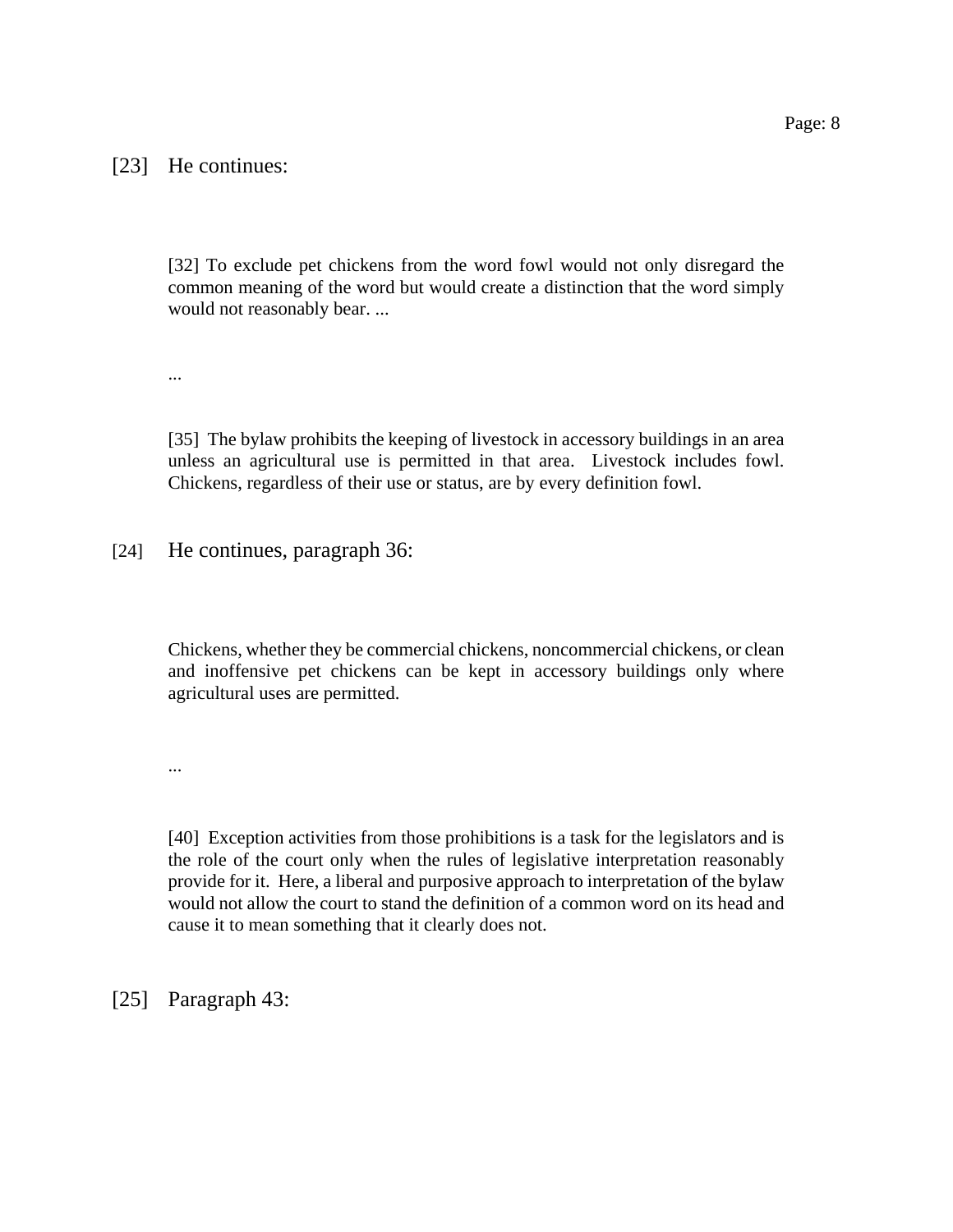These domestic chickens are fowl. They cannot be kept in an accessory building in a zone that it is not zoned agricultural. The defendants are guilty as charged on the first count.

[26] The trial judge found the defendants guilty on count number one.

[27] The defendant/appellant, Mr. Smedley, appeals the conviction on that count on the basis - firstly, that the trial judge was in error in finding that these chickens were fowl under the *By-Law*; and secondly, that the trial judge was in error in finding that the chickens were livestock under the *By-Law*.

### **Standard of Review**

[28] I am satisfied that the trial judge's determination in this matter - those determinations that are put for review in this appeal are interpretations of statute and questions of law. No dispute as to facts in this situation - dealing with questions of law. On questions of law the trial judge must be right. The standard is correctness. Of the literally hundreds of cases that make this clear, I cite only our Court of Appeal in *Secunda Marine Services Ltd v. Liberty Mutual Insurance Company,* 2006 NSCA 82, Mr. Justice Saunders of our Court of Appeal - no question what the standard is correctness, has to be right.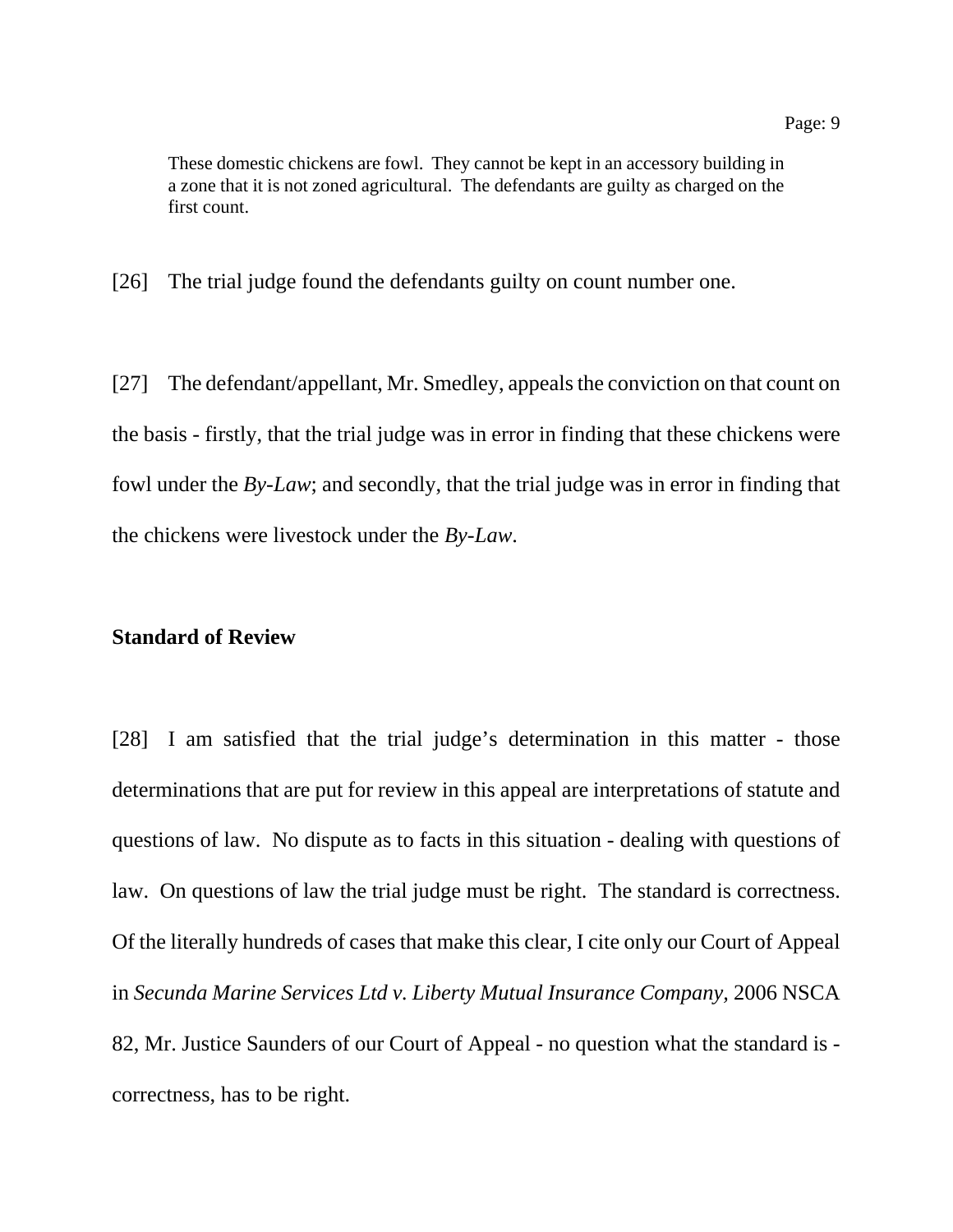[29] As to the suggestion that the trial judge was in error, was wrong in finding that chickens are fowl, the first proposition put to this appeal court, the appellant, Mr. Smedley, argued that these chickens are not fowl. He cites before me a definition of "fowl" - I don't know whether he set it before the trial judge or not, but he cites it before me - the Oxford English Dictionary defines "fowl" as "any of the various gallinaceous birds chiefly kept for eggs or flesh". The pets kept by the appellant are heritage breed chickens chosen for their aesthetic qualities and their temperament. Such chickens are not kept for eggs or flesh. So says the appellant, the ordinary meaning of the word "fowl" does not include the appellant's pet chickens.

[30] With respect, I do not find that this definition contradicts the finding of the trial judge that chickens are fowl. It is true that chickens are chiefly kept - when chickens are kept - chiefly kept for eggs and flesh. These chickens were not, but their captivity is exceptional, not the norm. Their being within the definition of "fowl" is not affected by the fact that they were not part of what is usually the case when chickens are kept chiefly for eggs or flesh. This captivity is exceptional, not the norm, and I do not believe that the definition in any way affects the determination of the trial judge.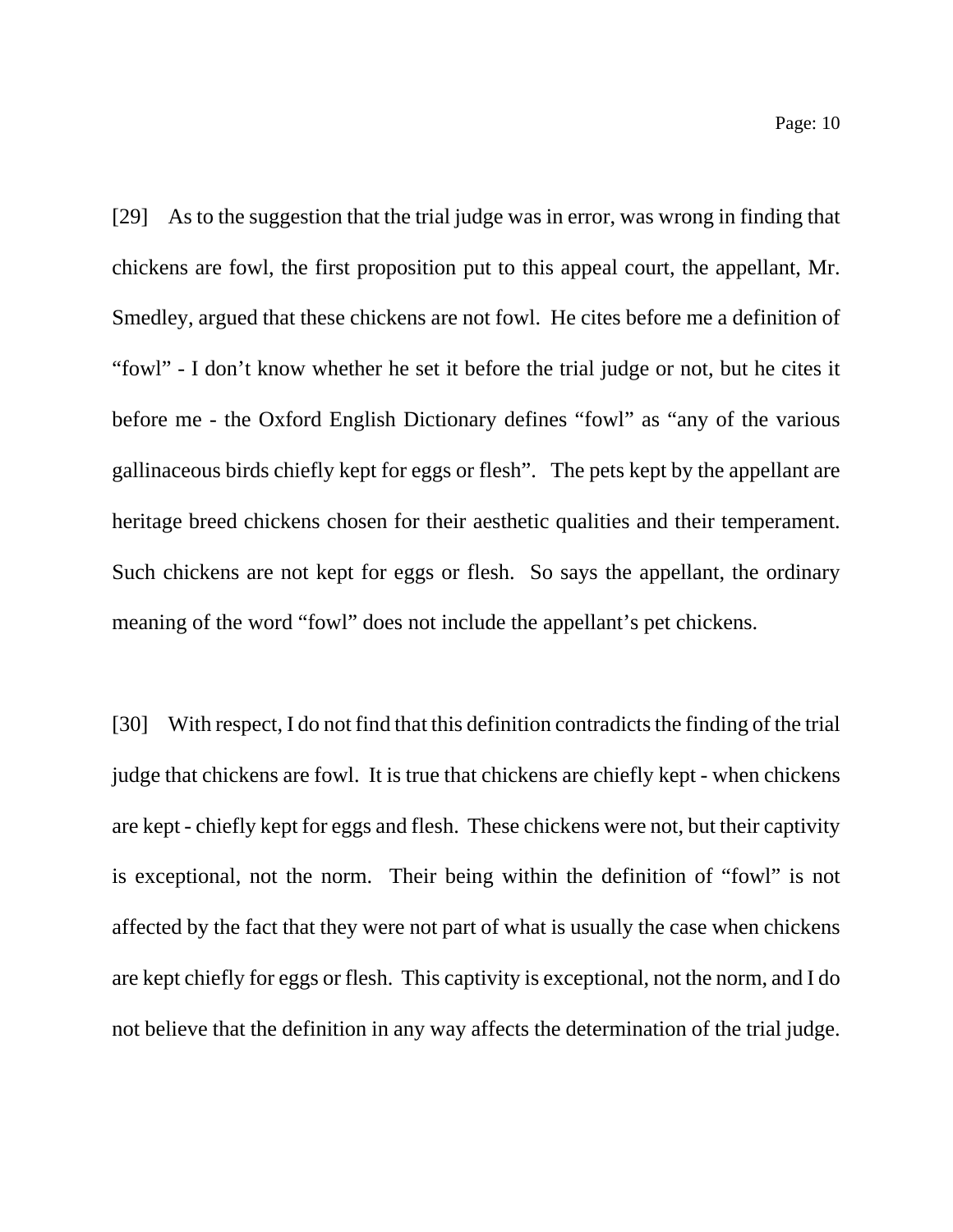[31] Otherwise I find no fault with the trial judge's finding that chickens are indeed fowl. It is a finding dictated by common usage and reason and would be the proper conclusion using the purposive approach or any other approach to statute interpretation. There is no question in my mind but that when the *By-Law* uses the word "fowl" it means "chickens", together with other common fowl.

[32] The trial judge was, I believe, manifestly correct in so concluding.

[33] As to the second ground of appeal - the suggestion that the trial judge was in error when he found that the chickens were livestock - with respect, it was the municipality that determined that chickens - fowls - are livestock for purposes of the *By-Law*. Once the trial judge finds that the chickens are fowl, then they become livestock for purposes of the *By-Law -* it's not the trial judge, but the municipality that defines chickens as livestock.

[34] Once the trial judge, as indicated, found those chickens were fowl, the legislation dictates.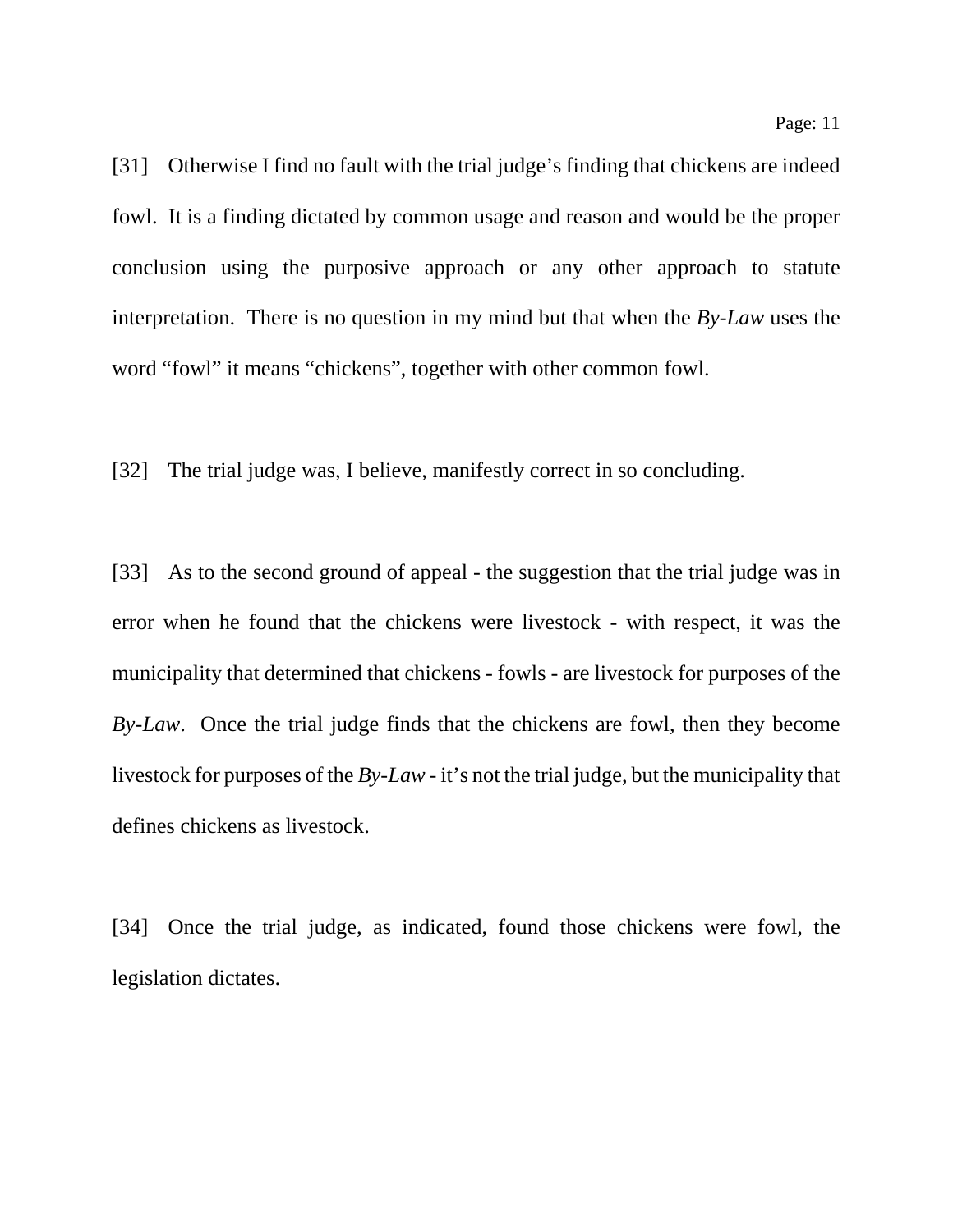[35] I do not find that the trial judge made any errors in determining that chickens are fowl. That said, they are therefore livestock under s. 2.35 and so cannot be kept in an accessory building in an R-1 residential zone.

[36] The appeal against conviction of Count 1 fails.

[37] As indicated, the defendant/appellant was also charged by a second count that he did keep livestock, contrary to s. 3.5(a) and 6.1 of the *Land Use By-Law* for Beaver Bank, Hammonds Plains and Upper Sackville within the HRM (Halifax Regional Municipality) pursuant to s. 205(1) of the *Municipal Government Act*.

[38] Clearly both the defendant/appellant and the municipality and the city, acting as the Crown, clearly both the defendant/appellant and the Crown are of the belief that the trial judge also entered a conviction on the second count. The defendant/appellant also included that count in his appeal before this Court.

[39] I find that no such conviction was entered by the trial judge. The trial judge did not find the appellant guilty on the second count. He stayed the second count at the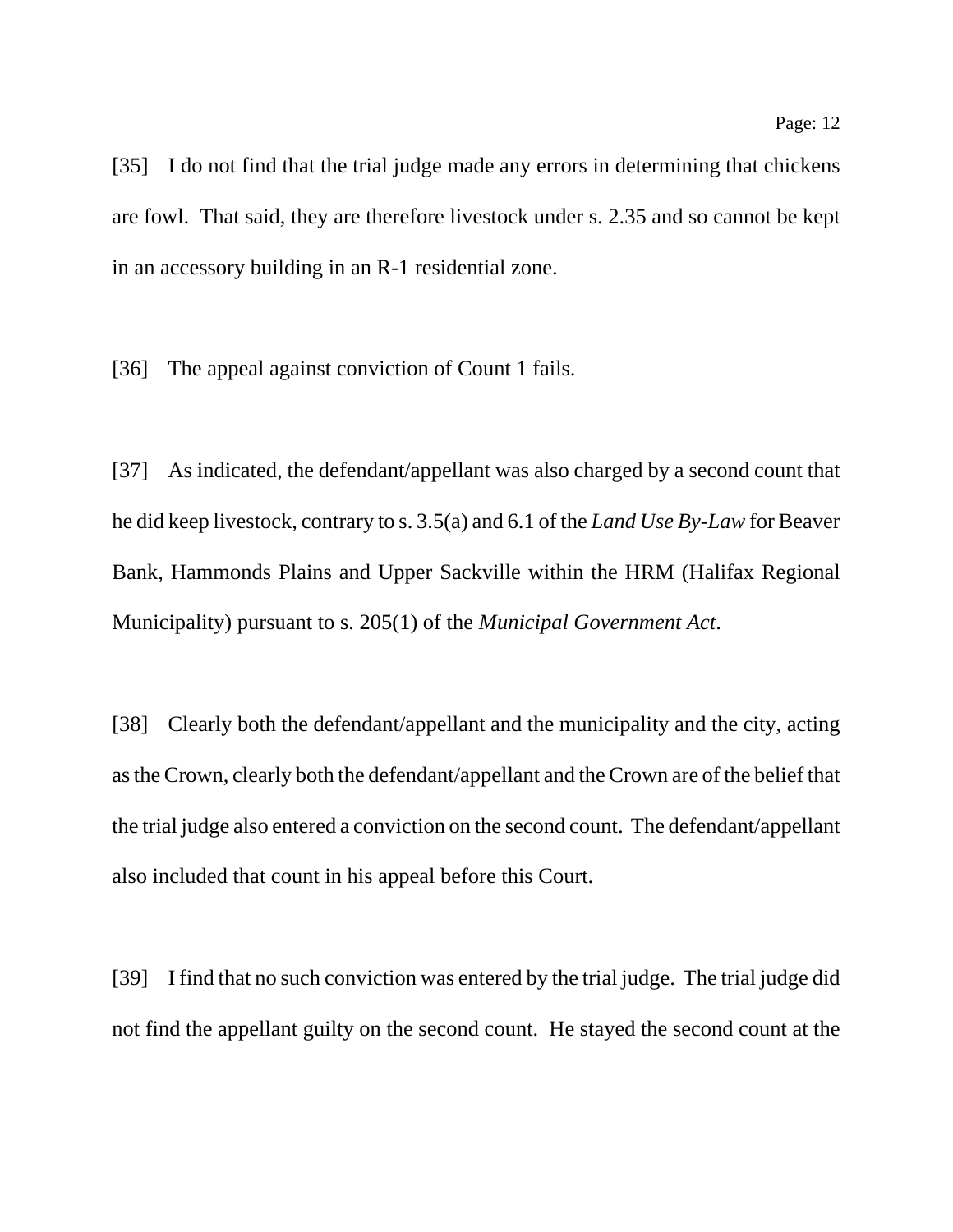request of the municipality. I quote from the trial judge's decision at paragraphs 43 and 44:

[43] ... The defendants are guilty as charged on the first count.

[44] At trial the Crown noted that a conviction was sought on the one charge and that the second would be stayed. A conviction will be entered on the first count. The second count is stayed.

[40] He does not state that the sentencing on the second count is stayed, he says that the second count is stayed - unequivocal. Then why do the parties believe that there was a conviction on the second count and why do I have an appeal before me on the second count? Because after that clear decision was rendered the trial judge became involved in a conversation with the parties while still on the bench during the course of the sentencing process on the first count.

[41] I will review that conversation - necessary that I quote at length from the transcript of the conversation to address this controversy.

[42] After the trial judge, having clearly entered a conviction on one count and one count only and just as clearly staying the second count, the following occurs: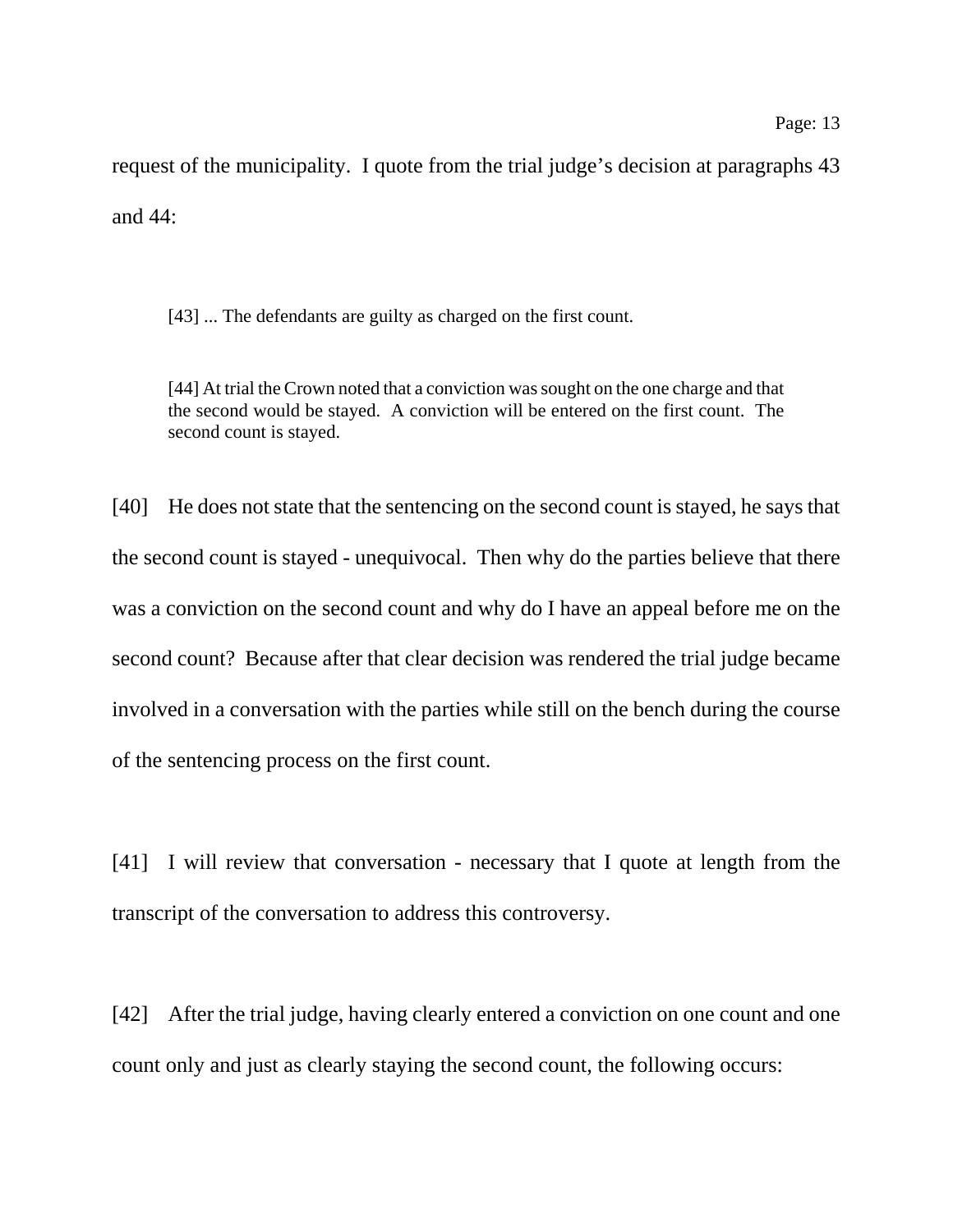[1] MR. SMEDLEY: I guess I think I do have one question I'm not sure. So we've been found guilty of keeping livestock in an accessory building. So if we're ordered to comply is it just that we're no longer is it that it requires you to no longer keep them in an accessory building? Is that I'm I'm trying to find out what we're being requested to do at the end of this.

[2] THE COURT: The decision's been made and it's a guilty finding with regard to that first charge. As to further interpretation of it I've got to be careful about going beyond that.

[3] MR. SMEDLEY: So we don't have a decision on the charge of whether or not this is an accessory use of or not.

[4] THE COURT: The first charge I believe is the

[5] MR. SMEDLEY: is the keeping of the chickens

[6] THE COURT: in an accessory building

[7] MR. SMEDLEY: an accessory building. But the other one is just whether you're allowed to keep them period.

[8] THE COURT: Well that charge has been stayed, yes but

[9] MR. JUDAH: Your Honour it would be the City's position that chickens could not be kept on the property at all. I don't know if it was your inclination to convict on both. If we are going to be heading to an appeal or something maybe both of those issues do have to be heard so if maybe adjust the dates and convict on both. If that's your inclination it's certainly the City's intention that the chickens have to be removed from the property. You can't just put them in the garage or something like that.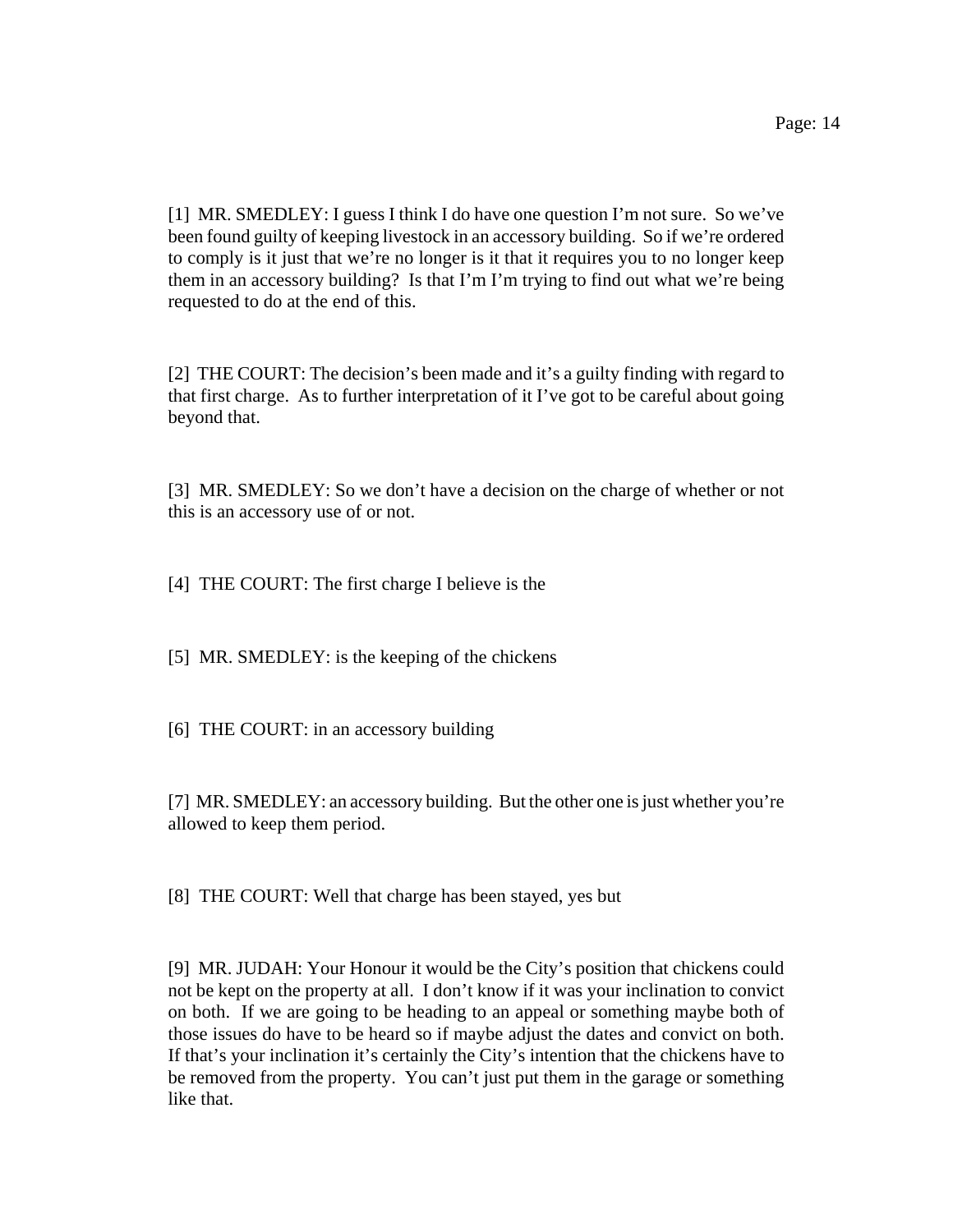[10] MR. SMEDLEY: I guess we'd like to get an answer to both of those so that we know what it is we have to do. I don't know what we have to do to do that I'm a little uncertain here.

[11] MR. JUDAH: I suspect that if we're in a situation that in two months time where the chickens are now residing in the garage we'll all be back here unfortunately. I don't know that for sure but I suspect we might end up down that line.

[12] THE COURT: It may be prudent Mr. Smedley to review I have a written copy of the decision for you to review. And give some thought to it on what you want to do in terms of compliance with the decision. I don't want to go beyond what I've said. There's some danger in doing that and I'm not inclined to do it at this point. With regard to the sentencing itself the City is asking for a fine of \$1000. I guess at this point I would leave it to you if you wish to have the sentencing set for another day. I'm happy to re-schedule that. If you want to proceed today I'm happy to do that.

[43] I'll skip to paragraph 14 of the transcript:

[14] THE COURT: What the City is seeking is either a direction to you to comply or your undertaking that you will comply. And the compliance is that you cannot keep the chicken in an accessory building. I suppose it's open to you as Mr. Judah said to take them out of the accessory building and to put them in your basement. And then we'd be in a issue is keeping the chicken in the basement an agricultural use. All you need to do I think is to read the decision and you might well have some insight into what the potential decision would be.

[44] Speaking of the potential decision on the second count. Skip to paragraph 19: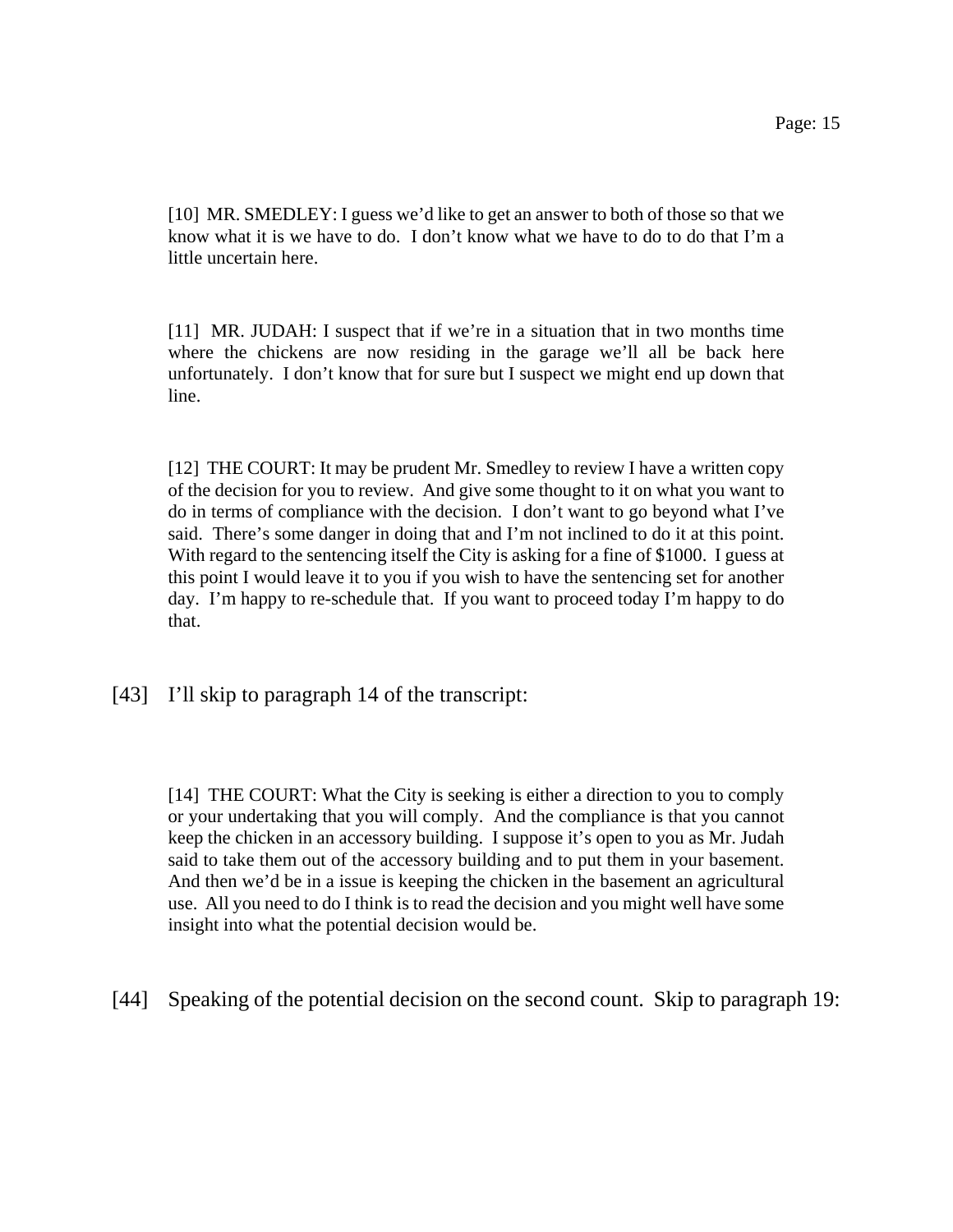[19] MR. JUDAH: I just, I agreed Mr. Smedley that we really do need a decision on the second charge. Because it's the City's position that not only can you not keep it in an accessory building you can't keep livestock in an R1 zone at all. It's just not a permitted use.

[20] THE COURT: I don't think it's necessary for me to reserve to do that. The reason the second charge was stayed is because the City asked to have it stayed. In this case clearly chicken are fowl. The keeping of fowl as I indicated the wording of the by-law makes it quite clear that keeping fowl is an agricultural use so keeping fowl whether it be an accessory building or other is an agricultural use so there would be a conviction entered on both if the City were seeking.

[45] Mr. Judah then says:

[21] And just for the record the reason we are suggesting to stay one of the charges is purely for sentencing purposes.

[46] So, it would seem that the parties interpret the entirety of that conversation and particularly that last portion of the conversation as the judge convicting on the second count.

[47] That count, remember at that point, is stayed - the judge has just stayed that count. The trial judge does not then go on, firstly to remove the stay, secondly to enter a conviction on the second count, and thirdly then to ask the Crown if it wishes him to stay the passing of the sentence on the second count. The transcript continues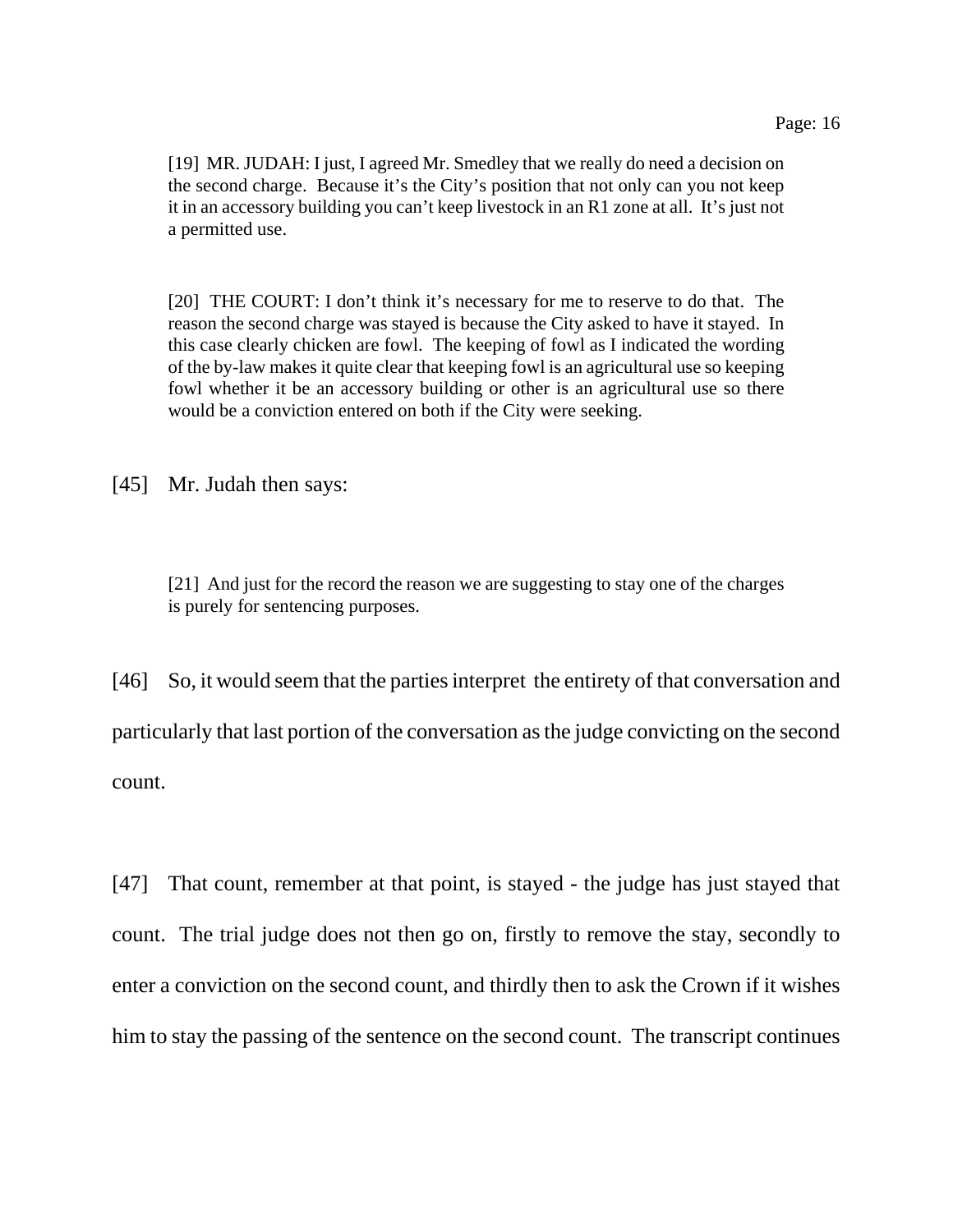after having had that last conversation and speculating as to the outcome in relation

to the second charge, the trial judge says:

[22] Yes I understand that. To use the football analogy fairly Mr. Judah didn't want to pile on but if you want him to pile on it sounds like he's prepared to do that if you ask for it.

[23] MR. SMEDLEY: I do understand that. But we need some clear idea of what it [sic] we're required to do.

[48] And finally the Court says:

[24] I think the answer clearly for me is while I have a great deal of sympathy with your situation and I want to underscore that a great deal of sympathy for your situation I'm not entering into the urban chicken debate. But I am saying that you can't keep the chickens.

[49] I am sure that that statement added to the belief on the part of the parties that there was a determination on the second count. There wasn't.

[50] The trial judge, in my mind, is trying to give Mr. Smedley some guidance as to whether he can legally continue to keep those chickens on that property in any manner and that's all Mr. Smedley wants to know. The trial judge is trying to give him some guidance.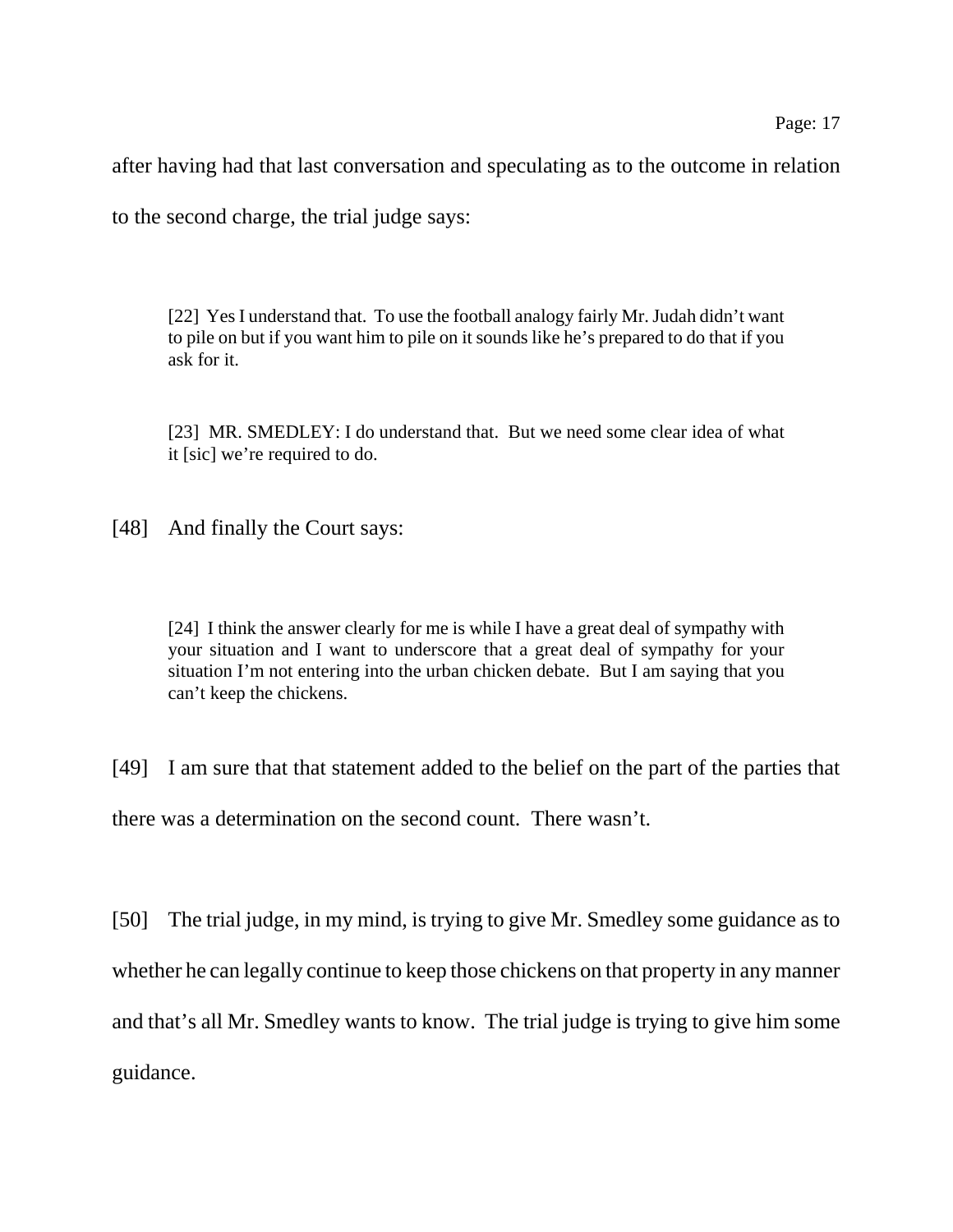Page: 18

[51] In so doing, the trial judge suggests that he would have entered a conviction on both counts if that is what the City is seeking. But he never does do that. He never does that - rather he moves into his football analogy and then declares that he is not entering into "the urban chicken debate" before stating for the benefit of the confused Mr. Smedley that he can't keep the chickens.

[52] A conviction on a criminal or quasi-criminal charge is, of course, a serious matter. It must be definitively and unequivocally stated by a trial judge.

[53] There was no conviction on that stayed second count entered here. Therefore, there cannot be an appeal on the second count. There is no appeal before me on that count - you cannot appeal a conviction that was never accomplished.

[54] Late in my consideration I noted that the appellant, Mr. Smedley, had submitted that by finding that the chickens were fowl that the trial judge violated his freedom of expression. I believe that that ground of appeal was subsequently withdrawn. If that was the case, that was a good decision - to withdraw it.